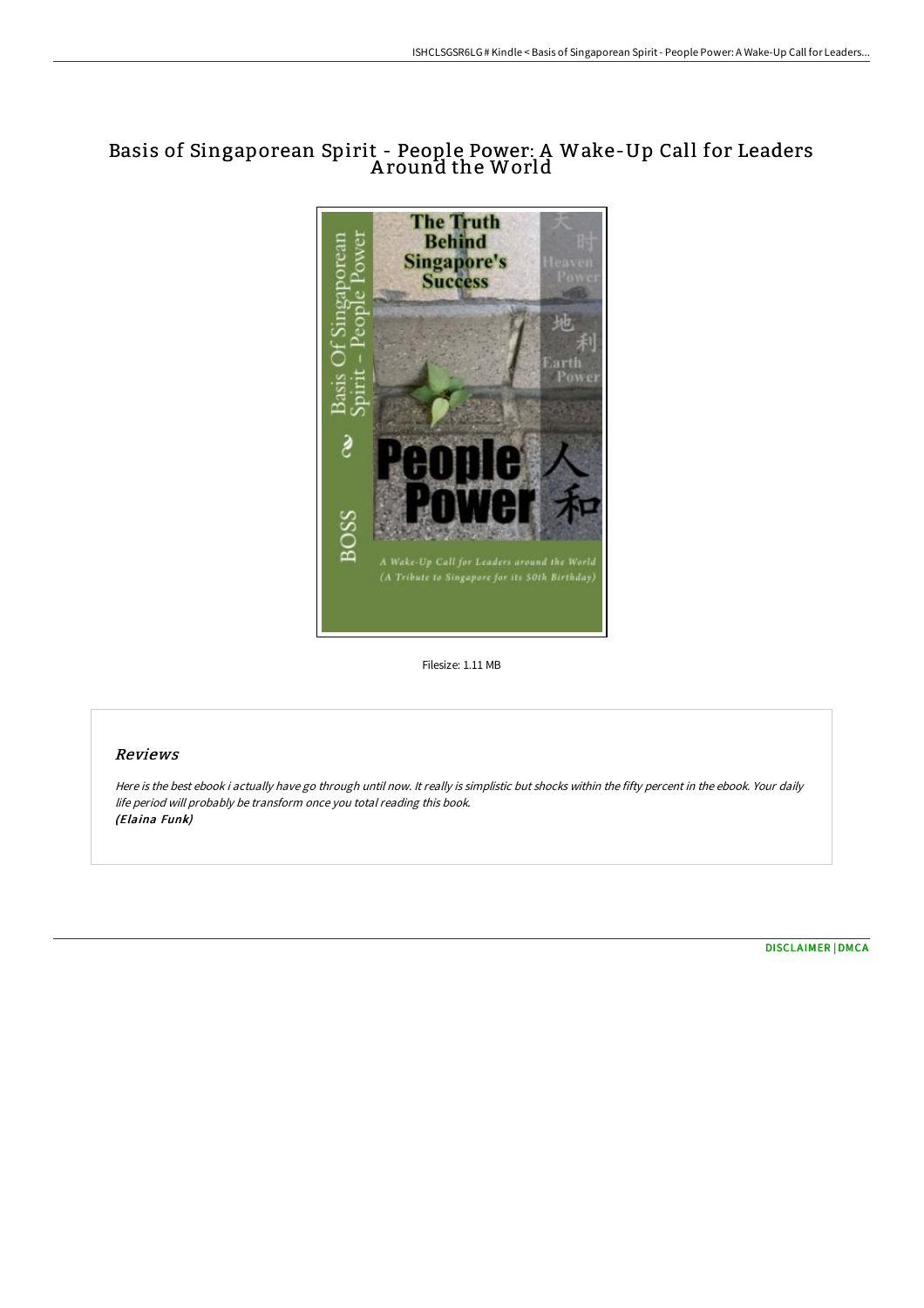## BASIS OF SINGAPOREAN SPIRIT - PEOPLE POWER: A WAKE-UP CALL FOR LEADERS AROUND THE WORLD



Createspace, United States, 2014. Paperback. Book Condition: New. 229 x 152 mm. Language: English . Brand New Book \*\*\*\*\* Print on Demand \*\*\*\*\*. [This book is printed in full colour] You have heard and read books about Mr Lee Kuan Yew (LKY), the founding father of Singapore , and impressed with what he did for Singapore. But do you know that without supportive people, there is no way for him to achieve what he did today? Picture this: During the earlier years, if we were to airdrop LKY to China for him to do what he did for Singapore, what do you think would happen? Well, more likely than not, he would be wiped out by the Cultural Revolution. Or let s airdrop him to America instead. Would he be who he is today? Unlikely, given his character, and in the democratic environment of America, he would be labelled as radical or even extremist and there would be riots every day. Chinese Art of War believes in the 3-Powers for success: Right Time, Right Place and the Right People. Only when these 3 Powers are in harmony, would one be able to make huge achievements. LKY was a great leader who knew these and used these to his advantages. You had read how great the timing was for Singapore s independence to coincide with China s Cultural Revolution; you had also read how strategic the location of Singapore is. Now, it is time to look at the 3rd Power - the Right People. There are many countries full of admiration of LKY and the achievements made by Singapore and hoped to replicate this over to their countries, but they will find it impossible to replicate the recipe because they are lacking in one of the most important ingredients: The People....

 $\sqrt{m}$ Read Basis of [Singaporean](http://www.bookdirs.com/basis-of-singaporean-spirit-people-power-a-wake-.html) Spirit - People Power: A Wake-Up Call for Leaders Around the World Online  $_{\rm PDF}$ Download PDF Basis of [Singaporean](http://www.bookdirs.com/basis-of-singaporean-spirit-people-power-a-wake-.html) Spirit - People Power: A Wake-Up Call for Leaders Around the World